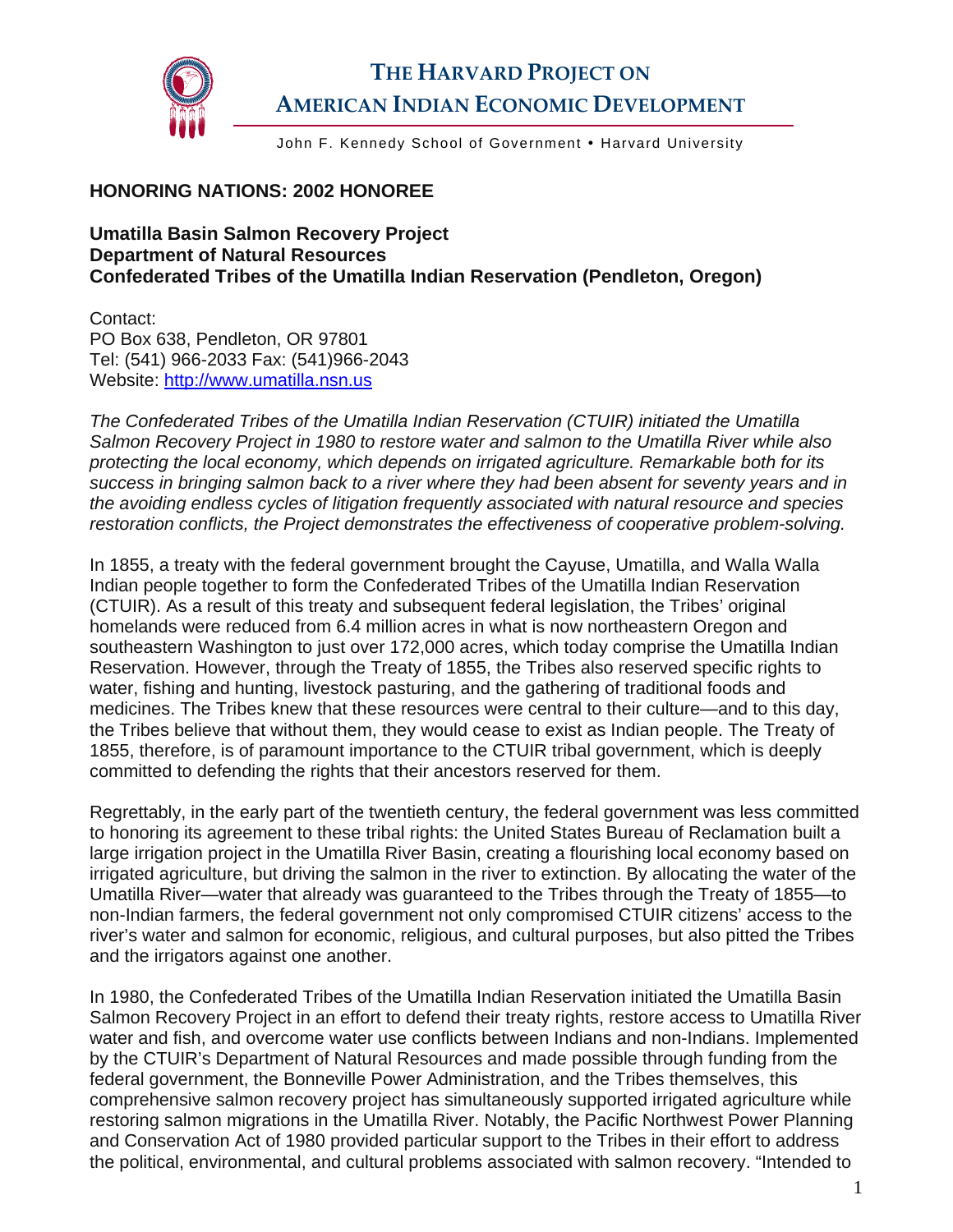protect, mitigate, and enhance the fish and wildlife, including related spawning grounds and habitat, of the Columbia River and its tributaries, particularly anadromous fish," the Act empowers tribal, state, and local entities to address the impact of Columbia River hydroelectric dams on regional fish and wildlife resources. To facilitate this work, it established the Pacific Northwest Power Planning Council to prepare and adopt a regional conservation and electric power plan. Thus, besides creating a more conducive political environment for tribally led salmon recovery, the statute created a valuable partner organization—and the Umatilla Tribes' Department of Natural Resources has been able to coordinate much of its salmon recovery activity with the Power Planning Council.

A creative water swap is the centerpiece of the Umatilla River Salmon Recovery Project. By piping water to irrigators from the Columbia River rather than from the Umatilla River, the Project ensures the continuation of irrigated agriculture while preserving needed water flows to sustain the habitat and migration paths for salmon in the Umatilla. This piping does not affect Columbia River water flows because every bucket of water removed from the Columbia River is replaced with a bucket of water flowing in from the Umatilla. Authorized and funded by the 1988 Umatilla Basin Project Act and working in collaboration with the US Bureau of Reclamation, engineers and biologists of the CTUIR's Department of Natural Resources have completed the first two phases of the Salmon Recovery Project, providing water to most of the irrigation districts in the Basin. Currently, the Tribes are seeking Congressional authorization of a third phase that will provide water to the remaining irrigation districts, thus ensuring that the Umatilla River will have yearround, fish-sustaining water flows.

However, irrigation piping is only a part of the Umatilla Basin Salmon Recovery Project's comprehensive salmon restoration and ecosystem management effort. Other activities include administering salmon hatcheries, establishing viable fish passages, enhancing river and stream flows, protecting surrounding habitat, and monitoring and evaluating results. Indeed, the CTUIR Department of Natural Resources manages five Project-related programs that work to restore and protect the resources guaranteed to the Tribes through the Treaty of 1855. The Fisheries Program oversees fisheries resources on the Columbia River, the Snake River, and ten tributaries. The Water Resources Program develops policies and regulations for ground and surface water use on the reservation and issues permits for water withdrawals and to protect water quality. The Environmental Planning and Rights Protection Program assumes responsibility for protecting and restoring resources guaranteed to the Umatilla Tribal members through the treaty. The Cultural Resources Protection Program monitors construction activities to assure protection of the Tribes' archeological and cultural resources. And, the Wildlife Management Program conducts wildlife and habitat research and protection.

The most dramatic success of the Umatilla Basin Salmon Recovery Project is twofold: it has restored salmon to a river from which they had been absent for nearly seventy years while sustaining the non-Indian agricultural economy. Indeed, the Salmon Recovery Project has had a dramatic impact on all of the salmon species found in the Umatilla River Basin. No spring chinook, fall chinook, or coho salmon were returning to the Umatilla River prior to the Salmon Recovery Project; now, each species returns in significant numbers. For nine of the last twelve years, enough adult spring chinook have returned to the Umatilla River to open a fishing season for Indian and non-Indian fishers. For example, there was a record coho salmon run in 2001 (22,000 fish), and in 2002, some 5,200 spring chinook, 4,000 fall chinook, and 5,500 steelhead returned to the Umatilla River.

The Salmon Recovery Project is dedicated to sustaining this success. One effort to do so has involved the creation of five reservation-based "satellite" fish release facilities rather than a single, centralized site. Although expensive, these "satellite" release facilities help ensure that salmon establish home waters throughout the reservation and, ultimately, establish more spawning grounds. CTUIR fisheries experts are optimistic that this process will decrease reliance on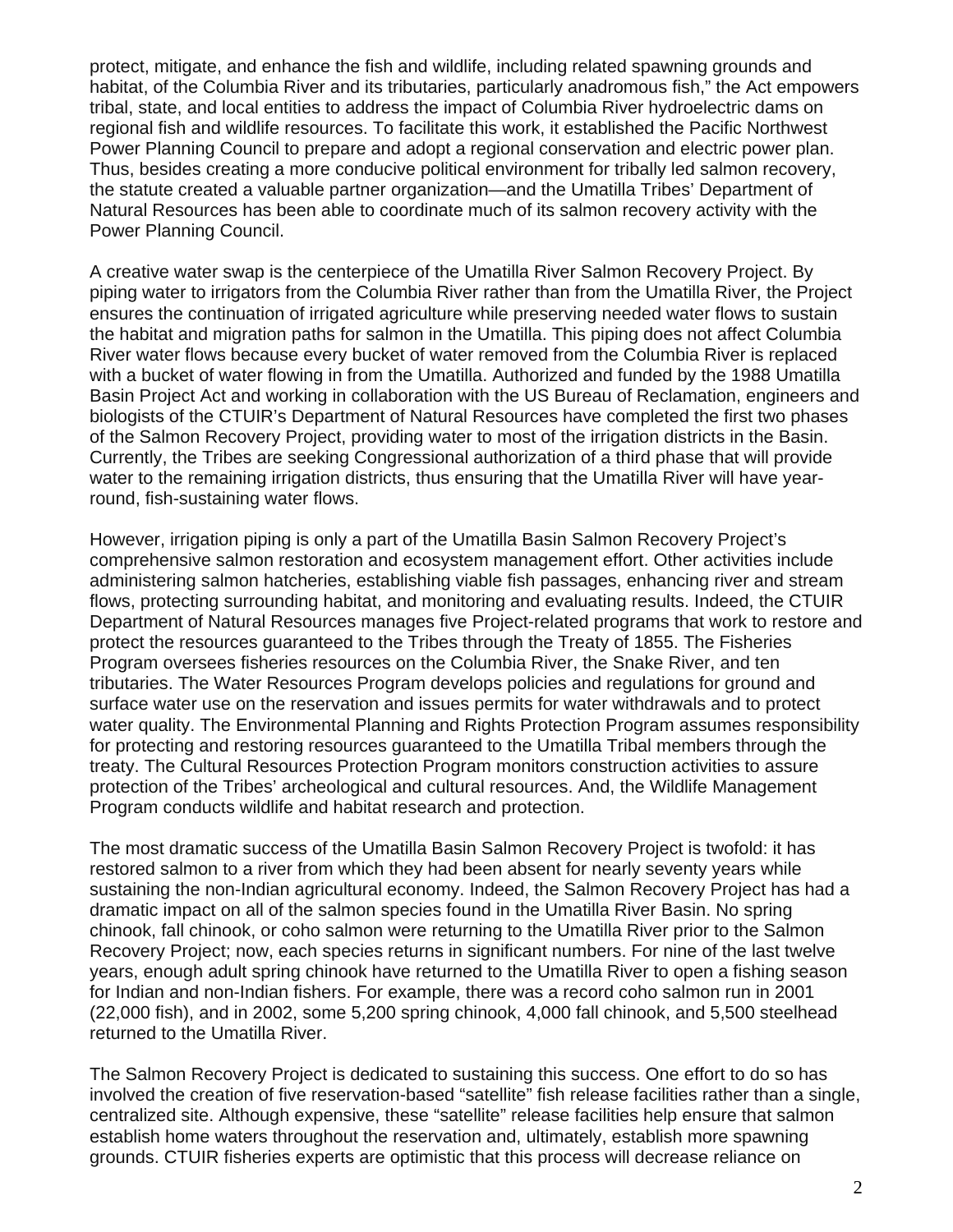hatchery supplementation as a means of restoration and increase reliance on natural reproduction. In testimony of this shift, salmon are beginning to reproduce naturally in the Umatilla River: in 2002, salmon spawned in several sites along the tributaries of the Umatilla River where none had spawned only several years ago. This change allows the CTUIR Department of Natural Resources to focus even greater attention on habitat restoration and sustaining the conditions for natural reproduction. Remarkably, such efforts already have contributed to the return of several other wildlife species to the area including the river otter, lamprey eel (which has its own separate restoration program within the CTUIR), and osprey. These species had not been seen in the river for more than fifty years, and their return is heralded throughout the community.

This dedication to excellence points to one of the factors supporting the success and longevity of the Salmon Recovery Project—the Confederated Tribes of the Umatilla Indian Reservation possess one of the most sophisticated and comprehensive natural resource management departments in the entire world. The Department's accomplishments are due, in part, to its commitment to capacity development—especially homegrown capacity. The CTUIR have a history of encouraging tribal youth to attain the necessary technical and scientific skills to enhance tribal restoration efforts, and the Tribes' Department of Natural Resources has consistently sought to recruit tribal-member biologists and support staff from this pool. Of the one hundred full-time staff members in the CTUIR's Department of Natural Resources, forty-nine are tribal members.

At least three other factors have contributed to the Salmon Recovery Project's remarkable success and continued progress. One is the CTUIR's strategy for protecting treaty rights. While many tribes have fought for the protection of treaty rights through litigation, the Tribes' guiding philosophy has been "cooperation before litigation." Although both the CTUIR and their non-Indian neighbors understood that the Tribes could turn the Treaty of 1855 to their advantage, the CTUIR wanted to work cooperatively with their non-Indian neighbors to hold the federal government accountable. As a tribal negotiator in the Umatilla Basin Salmon Recovery Project said, "If we have to, we will litigate to protect our treaty-reserved rights, but we have seen that we can create solutions which meet everyone's needs by sitting down with our neighbors, listening to each other, and developing our own solutions."

An important benefit of the cooperative process is that the CTUIR have developed productive partnerships that have led to positive intergovernmental relationships with local, state, and federal agencies. For example, the CTUIR have partnered with, among others, the Oregon Department of Fish and Wildlife, the Oregon Water Resources Department, the Bonneville Power Administration, the Pacific Northwest Power Planning Council, and the US Bureau of Reclamation in implementing and funding this massive, multiyear salmon-recovery effort. Today, staff members of the CTUIR's Department of Natural Resources hold prominent positions on regional committees that address wildlife and environmental issues, and the tribal government generally has a seat at the table whenever such issues are addressed in the Northwest.

Another factor that underwrites the Salmon Recovery Project's success is its commitment to communication and outreach. The Confederated Tribes regularly invite non-Indian politicians, community members, and students to visit restoration sites on and near the reservation in order to educate them regarding recovery activities. They also hold events throughout the year to help educate the general public about salmon restoration and other natural resource issues. For example, the CTUIR organize Salmon Expedition, a year-round educational program for local school children, which helps them learn about salmon, other wildlife, the Umatilla River ecosystem, and the Tribes' cultural values. To date, four thousand children have participated in this innovative program. Practices like these reinforce a broad understanding of tribal goals and values regarding the Salmon Recovery Project, help build the positive relationships necessary for Project progress, and thus, bolster the Project's effectiveness.